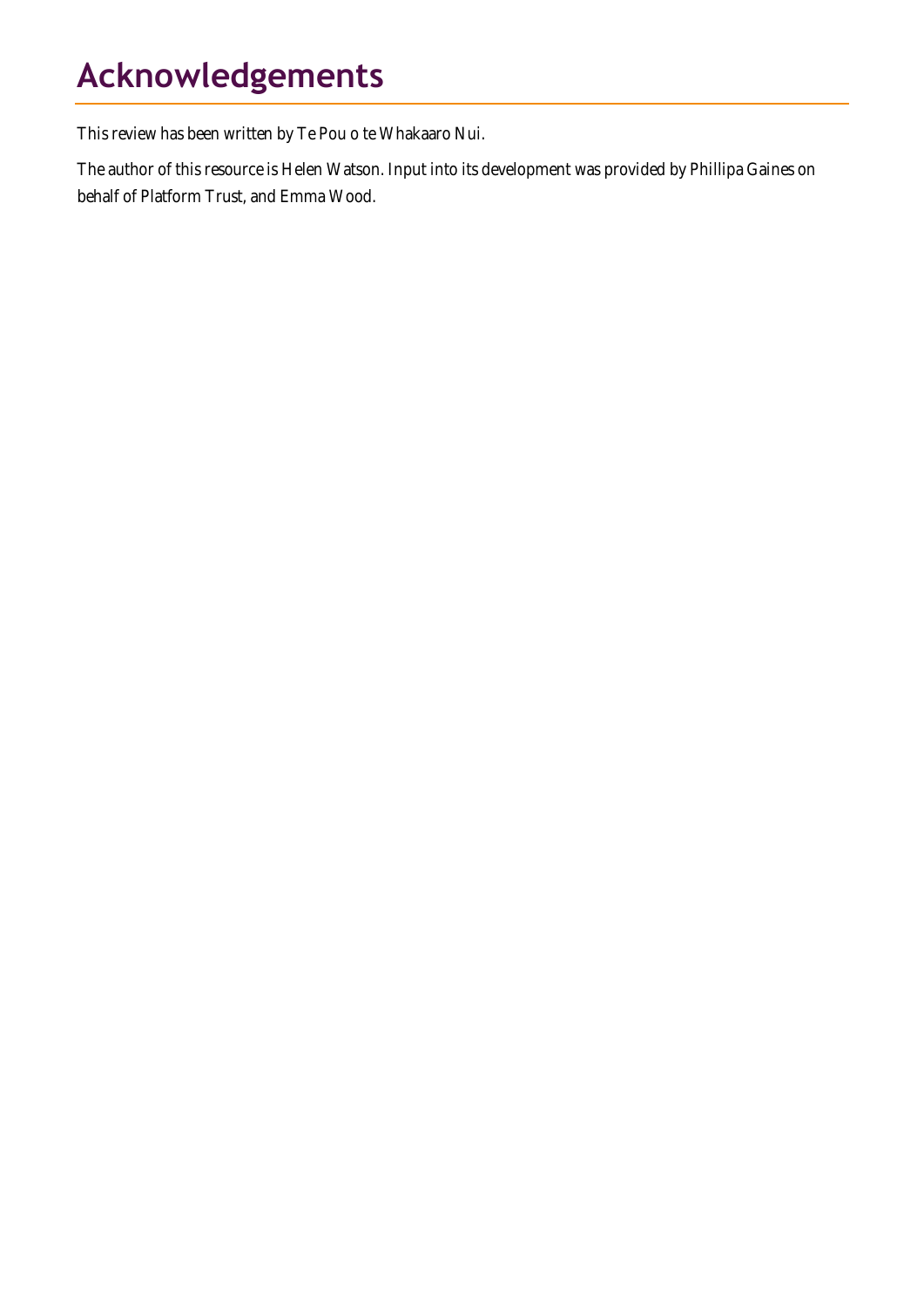# **Executive summary**

### Introduction

*Collaborative Capability in the Mental Health and Addiction Sector* is a workforce development project led by Te Pou o te Whakaaro Nui and Platform Trust to explore the meaning and application of collaborative capability in mental health and addiction (MH&A) services in New Zealand. The project responds to broader policy requirements to more effectively integrate across service and organisation boundaries and to work in partnership with people accessing MH&A services.

This document reviews and synthesises the literature on collaborative capability so that the available evidence informs any subsequent workforce design. The review also clarifies the often-confusing terminology used across the collaboration and partnership literature.

The review is aspirational: it focuses on the future shape and nature of MH&A service delivery and the workforce planning needed to develop a "collaborative practice-ready workforce" (World Health Organization, 2010, p. 10). It is intended that the review be a resource to the MH&A sector to strengthen individual and organisational capacity for collaboration and to increase the focus on the rights of people accessing services. To achieve this, the outcome of this review is to identify the key components of:

- citizen engagement
- collaborative capability
- technical resources available to support collaborative capability.

## **Context**

The vision for MH&A services in New Zealand centres around two key aspirations: first, a local system of support, based on purposeful and meaningful partnerships between people accessing MH&A services and the service network around them. Second, at a macro-level, a system oriented towards whole-population health and wellbeing, and engaged, healthy communities (Ministry of Health, 2012; Platform Trust & Te Pou o Te Whakaaro Nui, 2015).

The foundation of this vision is an evolved service environment based on new models of care primarily located in community settings; collaborative relationships between service providers and people accessing services and their family and whānau; increasingly integrated cross-sectoral service delivery; and co-design of services. Integration will be a process (not an outcome) to bring about a seamless experience for the person accessing support across a continuum of services and providers (Platform Charitable Trust, 2012; Platform Trust & Te Pou o Te Whakaaro Nui, 2015).

The aspirations of the MH&A sector are to work more effectively across the primary and secondary continuum, in a more integrated way, and to develop close working relationships with other services, agencies, organisations and sectors (Te Pou o Te Whakaaro Nui, 2015a). The broader strategic frameworks for health and social services in New Zealand support this direction of change, and are explicit about the need to develop collaborative skills across multiple sectors (Ministry of Health, 2012, 2016a).

For the MH&A sector specifically, the emphasis is on how to support the workforce to be adept at collaborating and working in partnership with a range of stakeholders and across professional, organisational and sector boundaries (Platform Trust & Te Pou o Te Whakaaro Nui, 2015).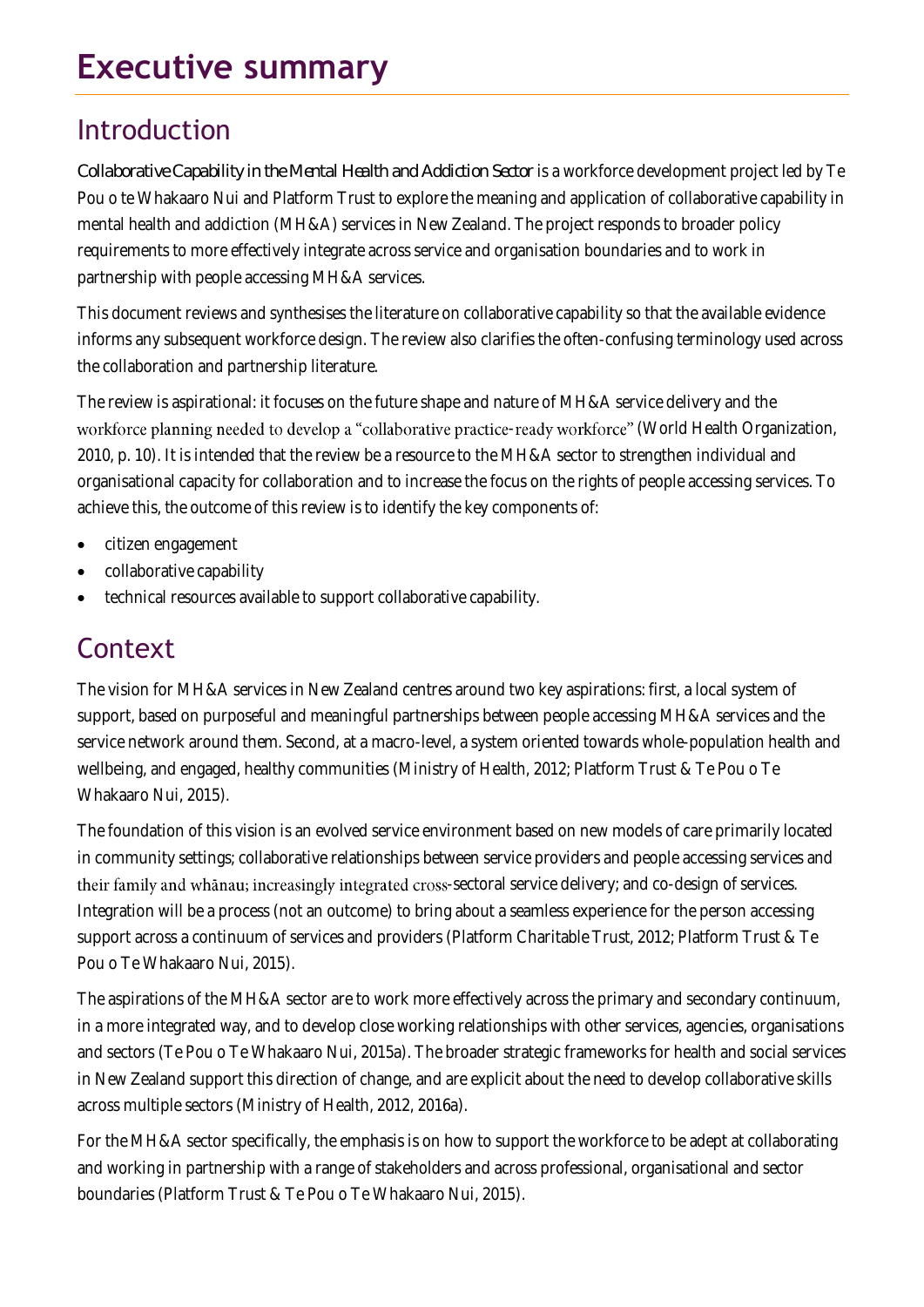# Methodology

The primary purpose of this review is to distil the key messages and resources from a crowded grey literature environment characterised by inconsistent and confusing use of terminology. The methodology focussed initially on review and synthesis of known literature with expansion of the subsequent resources reviewed based on identified gaps in information. It is important to note though, that this document is not based on a review of all the literature on collaboration and partnerships.

Much of the initial literature reviewed was provided through Te Pou o Te Whakaaro Nui and Platform Trust's existing knowledge of the grey literature and web-based resources. Subsequent literature and resources were identified through "snowballing", that is, they emerged as the study unfolded (Greenhalgh & Peacock, 2005, p. 1064). Use of informal browsing approaches and serendipitous discovery widened the scope of the literature and resources accessed. The review includes a detailed discussion around the use and meanings of relevant terminology.

# Approach

The purpose of this literature review is to provide clarity and direction for the MH&A sector around collaboration and partnerships. The emphasis throughout is on the development of breadth and depth of collaborative capability: across and within communities of people, culture, practice and place. The review considers collaboration through three lenses.

**Citizen engagement** focuses on expanding the scope and range of opportunities to work more closely with a broader range of stakeholders through:

- understanding rights conferred through citizenship
- more personalised approaches to support
- co-design of services
- community development and place-based health
- Whānau Ora.

The placement of citizen engagement at the forefront of the review is intentional. The most important collaborative relationship within the frame of MH&A supports is between the person accessing services (and their family and whānau) and MH&A practitioners providing that support. However, the literature on therapeutic relationships between practitioners and people accessing services was outside the scope of this review and so the workforce development or skill sets around this area are not addressed.

**Collaborative capability** describes:

- values, behaviours and approaches central to the development of a collaborative workforce
- organisational culture and organisational infrastructure that supports collaborative practice.

**Technical approaches to partnerships** focuses on the ideas, mechanisms and resources that support organisations to collaborate well, including:

- understanding and developing different types of partnerships
- risks and challenges in partnerships
- using agreements
- how to maintain partnerships over time.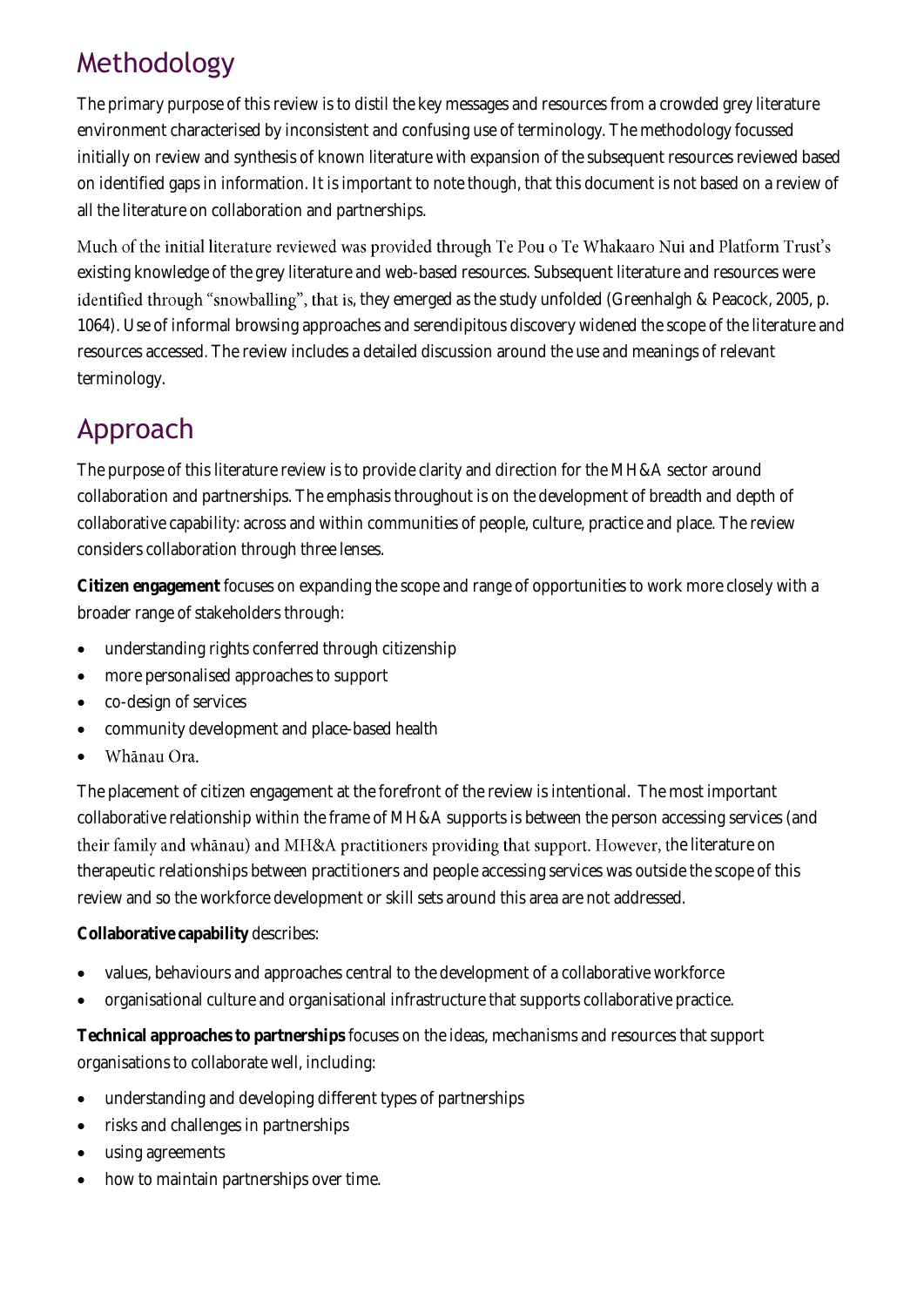### Key messages

#### **Widespread support**

The push for collaborative capability is an international objective in the developed and developing world, across public and private interfaces, and straddling a range of traditional organisational and service delivery boundaries (Gray & Stites, 2013; OECD, 2015; World Health Organization, 2010). The literature on social sector collaboration borrows from business models and sustainability goals; blurs boundaries between philanthropic, private and state objectives; deinstitutionalises across organisational layers; and invites innovation in order to create the paradigm shifts required to adequately respond to social complexity. There is widespread support in the literature for collaborative practice to better respond to the failure of existing fragmented systems, and the increasing complexity of presenting need, as well as the changing expectations of citizens and communities (Ham & Alderwick, 2015; Institute of Policy Studies, 2008; Ministry of Health, 2016a; New Zealand Productivity Commission, 2015).

Long-term goals explored throughout this review, focus on capacity building in communities to better manage and respond to demand. In the context of health and social services, goals include:

- an emphasis on wellbeing coupled with a preventive approach
- development of opportunities for individual self-determination
- more adaptive support options
- development and expansion of place-based integrated health and social services
- integrated support options evolving out of collaborative partnerships between non-traditional partners
- improved service effectiveness.

#### **Direction of change**

The literature indicates that the direction of change is away from traditional hierarchies, existing organisational structures, and transactional approaches (New Zealand Productivity Commission, 2015; Social Policy Evaluation and Research Unit, 2015; Taskforce for Whanau-Centred Initiatives, 2010). Instead there is an emphasis on the development of community-based resources and networks to support and empower citizens to have greater influence over their own health and wellbeing. Services are partnering with citizens in much more equitable, innovative, and local ways. These include:

- personalised support approaches
- increased system flexibility to support individual choice and control over funding and services
- co-design of service delivery and systems
- investment in existing networks and communities, and increased fluidity of service delivery.

Place-based health is shifting emphasis into communities, in order to respond to the wider determinants of health and to utilise existing networks, resources and opportunities to determine and respond to demand in different ways. Whanau Ora employs all these strategies in ways that are specific, organic, purposeful and responsive.

#### **Macro and micro thinking and development**

The literature is clear that collaboration is much more likely to be successful when there is a focus on macro and micro components of the system at the same time (Hazel & Hawkeswood, 2016; Kippin & Fulford, 2016; Network 4, 2016). It can legitimately be very challenging for individuals to work more collaboratively, or for organisations to develop a collaborative culture, in the absence of collaborative leadership and higher-level infrastructural change.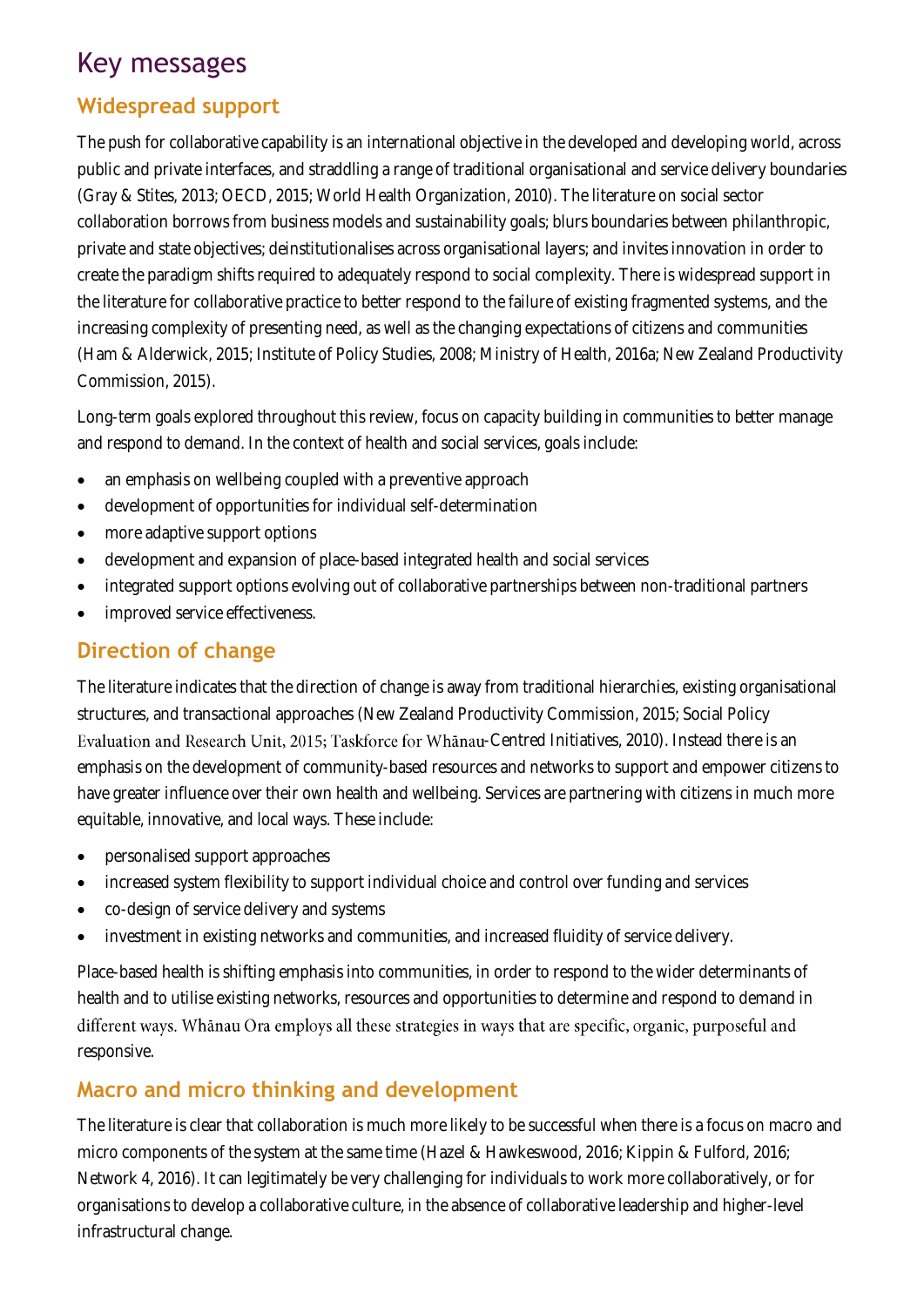Similarly, there needs to be investment in community, local services, people accessing services, family and whanau when collaboration is called for at a strategic level, in order that the reach of change is widespread. If the push for collaboration or integration takes place at a policy level, there has to be concurrent investment in local collaborative capability, development of leadership skills and understanding around the logistics of partnerships, and resourcing around time and space for innovation and collaboration.

#### **Purposeful collaboration**

Organisations need to be clear about the opportunities and costs of collaboration before they enter into a partnership (Department of Internal Affairs, 2007; Partnership Brokers Association, 2016). There are risks for organisations around collaborating with minimal preparation or capacity, or collaborating for the sake of it. Both scenarios are more likely to lead to failed partnerships.

The literature is clear that the shift towards collaboration and partnerships needs to be conscious, purposeful, goal-driven, and very cognisant of context (Gray & Stites, 2013; Mattessich & Rausch, 2013). Change, particularly transformative change, is difficult and requires comprehensive commitment from leaders, which is developed over time. Success is often dependent upon the presence of enablers, people with a highly developed collaborative skill set who generate and support collective will and action towards a particular end point.

Purposeful collaboration builds on good relationships, understands the problem/challenge well, is centred around a shared vision, is resourced well (time, funding, skills), is clear about ways of working and relationship processes, and uses binding mechanisms (such as agreements) and good quality evaluation to keep the partnership on track.

#### **Collaborative capability**

Collaborative capability is about values, behaviours, and approaches of individuals, as well as the organisational culture and infrastructure that support collaboration and partnerships. The capacity for people to network and collaborate within their own organisation or community (of people, practice, culture and place) is a critical antecedent for collaborating more broadly. Collaborative values include humility, honesty, kindness, and a commitment to equity, trust and diversity.

Collaborative behaviours include openness to ideas, commitment to a range of partners, opportunities, and ways of working, communal development of solutions, and an acceptance that solutions often lie outside traditional spheres of influence or organisational practice.

Collaborative approaches include the capacity to operate in a collective and multiplex environment, good human resource practice including having clear roles and responsibilities, skill set identification and support, opportunities for innovation and risk, and good conflict resolution practices. Collaborative leadership and the use of brokers, builds bridges between individual capability and collaborative organisational culture and system change. Collaborative leaders lead by example, at the same time as allowing space and opportunity for innovation and collective action.

The collaboration literature focuses most on the characteristics of collaboration at workforce and organisational levels. There is less information in the literature dealing directly with how to collaborate with people accessing services, outside of what is written about the process of engaging in a therapeutic relationship. This represents a significant gap in the literature and points to a need for future work around unpacking what collaboration with people accessing services looks like.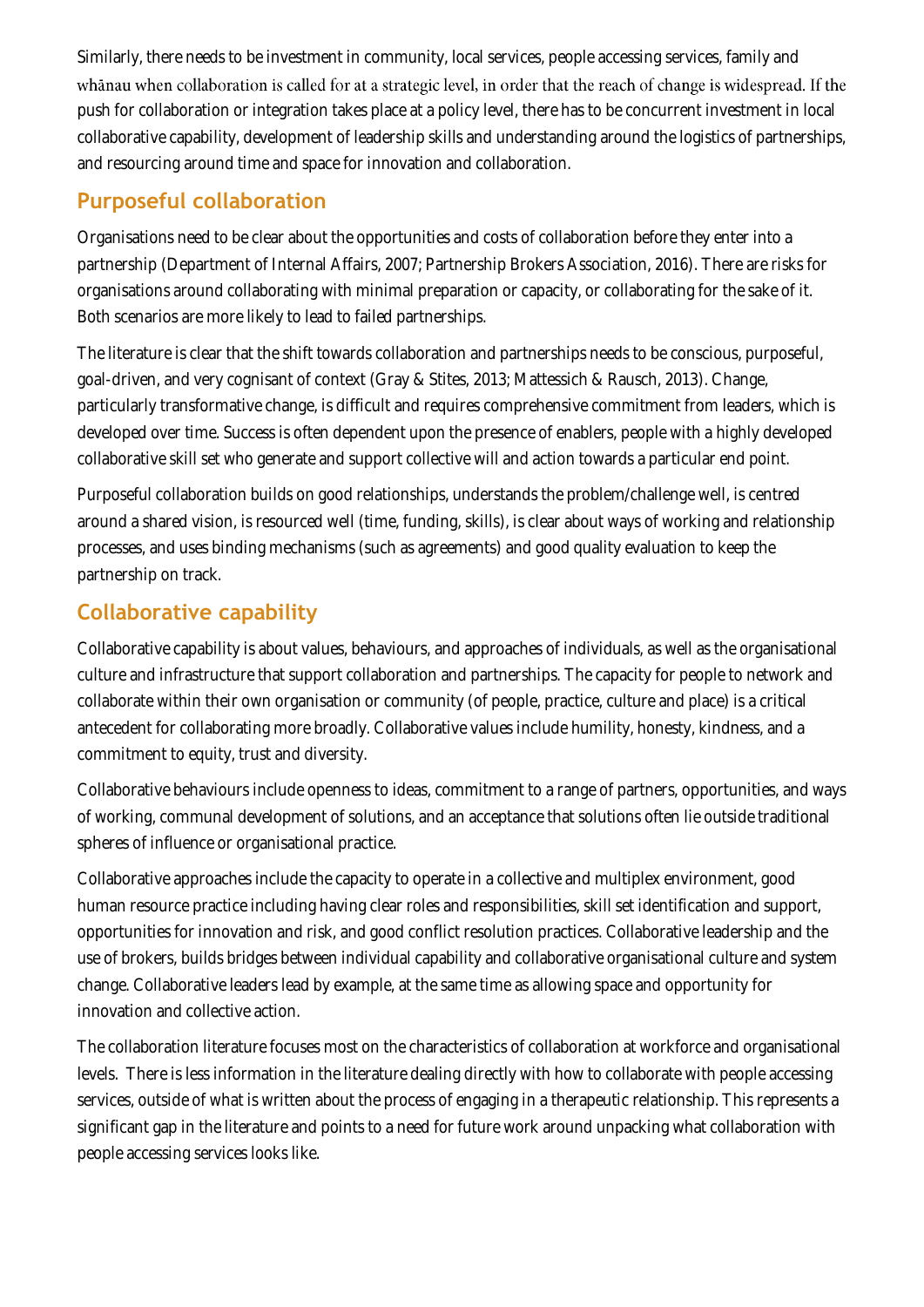#### **Where to start**

There are two crucial starting points for any organisation that wants to collaborate more effectively. The first is to focus on internal organisational values, behaviours and culture, and to continuously reflect upon and develop the features that support collaboration. The second is to start with small networking or collaborative opportunities with other service providers or agencies, or through personalised approaches with people accessing services.

Human resource practice is critical to the development of collaborative capability through effective mentoring, shared learning opportunities, opportunities for role expansion, a focus on specific skills development (relationship building, communications, cross-sector capabilities, conflict resolution), leadership development, collaboration-focused performance management, and workforce planning and recruitment.

#### **Technical support**

The challenges around working more collaboratively are well documented in the literature. The biggest barriers to collaboration are inadequate resources (time, people and funding), poor leadership, an absence of vision or collective outcome, poor partnership processes (for example, around use of agreements, communications, conflict resolution, backbone support, evaluation), limited opportunity or mandate to innovate or explore divergent thinking, and poor or limited existing relationships and trust with prospective partners.

The technical resources available to support collaboration and the development of partnerships are expanding in scope as the mandate for collaboration evolves across sectors. There are a number of organisations that exist solely to support collaborative enterprise and expertise, and specific resources developed to assist with collaborative practice. These resources outline the continuum of partnership opportunities, and the life cycle of partnerships, and provide support around partnership processes and use of agreements.

#### **Te reo Māori terms**

The following terms are used throughout this review. These definitions are sourced from Te Aka Online Māori Dictionary (Moorfield, 2016).

Iwi – extended kinship group or tribe. Often refers to a large group of people descended from a common ancestor and associated with a distinct territory.

Körero kanohi ki te kanohi - conversing face-to-face or in person.

Manaakitanga – the process of showing respect, generosity and care for others. It also means hospitality, kindness and support.

**Mana whakahaere** governance or authority, jurisdiction, management and mandate.

Rangatiratanga – refers to chieftainship or the right to exercise authority or ownership, leadership of a social group, or having the attributes of a chief. It can also mean sovereignty and has connotations arising from the Bible and Te Tiriti o Waitangi.

**Te Tiriti o Waitangi** chiefs at Waitangi on 6 February 1840. As a founding document of New Zealand, it governs the partnership relationship between Māori and the Crown.

Te ao Māori - the Maori world.

Whakapapa – genealogy, lineage, or line of descent.